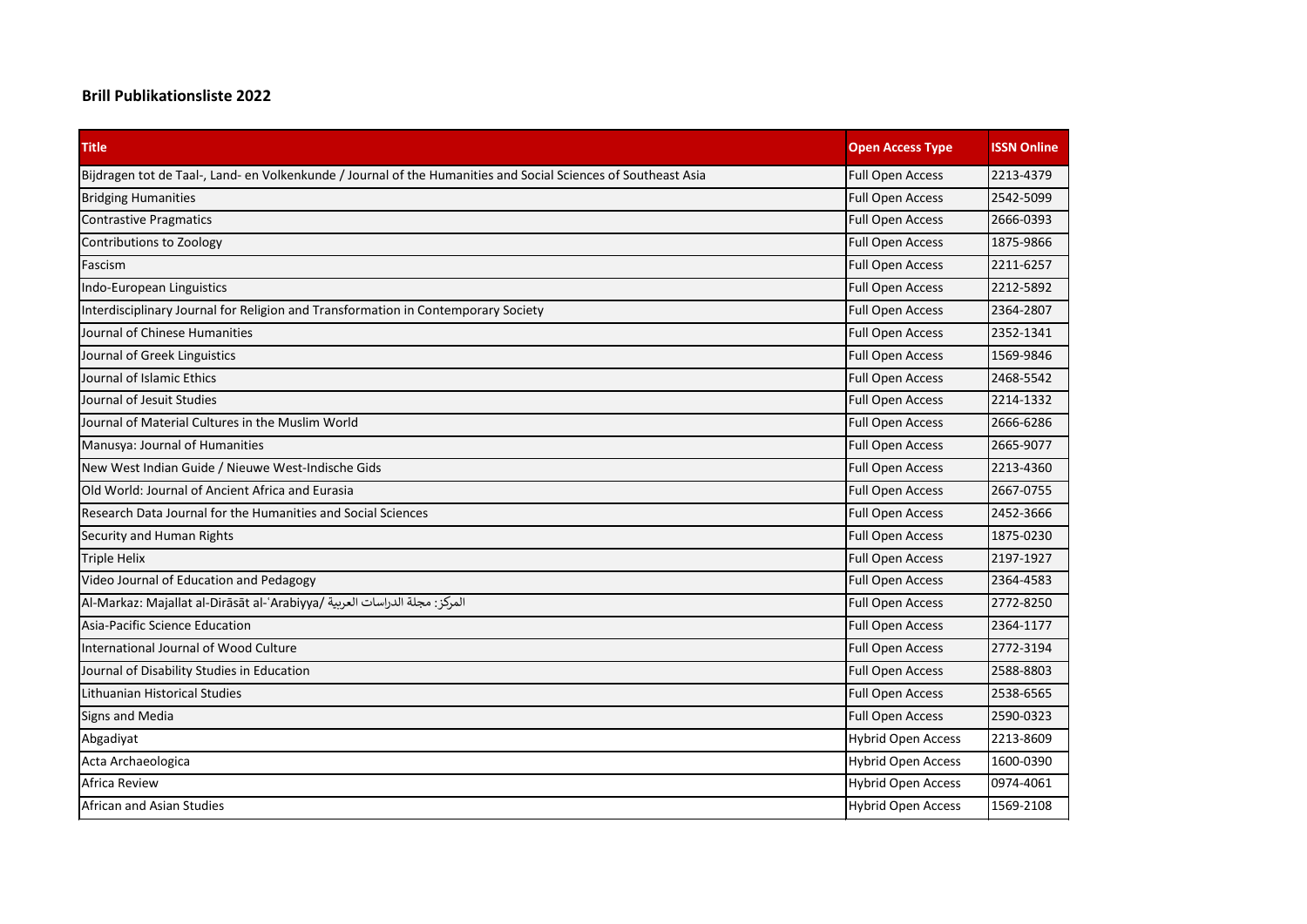| African Diaspora                                                                               | <b>Hybrid Open Access</b> | 1872-5465 |
|------------------------------------------------------------------------------------------------|---------------------------|-----------|
| African Journal of Legal Studies                                                               | <b>Hybrid Open Access</b> | 1708-7384 |
| African Yearbook of International Law Online / Annuaire Africain de droit international Online | <b>Hybrid Open Access</b> | 2211-6176 |
| Afrika Focus                                                                                   | <b>Hybrid Open Access</b> | 2031-356X |
| Al Abhath                                                                                      | <b>Hybrid Open Access</b> | 2589-997X |
| Al-Bayan: Journal of Qur'an and Hadith Studies                                                 | <b>Hybrid Open Access</b> | 2232-1969 |
| Amphibia-Reptilia                                                                              | <b>Hybrid Open Access</b> | 1568-5381 |
| Amsterdamer Beiträge zur älteren Germanistik                                                   | <b>Hybrid Open Access</b> | 1875-6719 |
| Ancient Civilizations from Scythia to Siberia                                                  | <b>Hybrid Open Access</b> | 1570-0577 |
| <b>Animal Biology</b>                                                                          | <b>Hybrid Open Access</b> | 1570-7563 |
| Annali Dell'Università degli Studi di Napoli "L'Orientale"                                     | <b>Hybrid Open Access</b> | 1724-6172 |
| Annali, Sezione Orientale                                                                      | <b>Hybrid Open Access</b> | 2468-5631 |
| Arab Law Quarterly                                                                             | <b>Hybrid Open Access</b> | 1573-0255 |
| Arabica                                                                                        | <b>Hybrid Open Access</b> | 1570-0585 |
| <b>Aramaic Studies</b>                                                                         | <b>Hybrid Open Access</b> | 1745-5227 |
| Archiv für Katholisches Kirchenrecht                                                           | <b>Hybrid Open Access</b> | 2589-045X |
| Aries                                                                                          | <b>Hybrid Open Access</b> | 1570-0593 |
| Art & Perception                                                                               | <b>Hybrid Open Access</b> | 2213-4913 |
| Artes                                                                                          | <b>Hybrid Open Access</b> | 2772-7629 |
| Asian Diasporic Visual Cultures and the Americas                                               | <b>Hybrid Open Access</b> | 2352-3085 |
| <b>Asian International Studies Review</b>                                                      | <b>Hybrid Open Access</b> | 2667-078X |
| Asian Medicine                                                                                 | <b>Hybrid Open Access</b> | 1573-4218 |
| Asian Review of World Histories                                                                | <b>Hybrid Open Access</b> | 2287-9811 |
| Asia-Pacific Journal of Ocean Law and Policy                                                   | <b>Hybrid Open Access</b> | 2451-9391 |
| Asia-Pacific Journal on Human Rights and the Law                                               | <b>Hybrid Open Access</b> | 1571-8158 |
| Asiascape: Digital Asia                                                                        | <b>Hybrid Open Access</b> | 2214-2312 |
| Austrian Review of International and European Law Online                                       | <b>Hybrid Open Access</b> | 1573-6512 |
| Baltic Yearbook of International Law Online                                                    | <b>Hybrid Open Access</b> | 2211-5897 |
| Bamboo and Silk                                                                                | <b>Hybrid Open Access</b> | 2468-9246 |
| Bandung: Journal of the Global South                                                           | <b>Hybrid Open Access</b> | 2198-3534 |
| Behaviour                                                                                      | <b>Hybrid Open Access</b> | 1568-539X |
| Beijing International Review of Education                                                      | <b>Hybrid Open Access</b> | 2590-2539 |
| <b>Biblical Interpretation</b>                                                                 | <b>Hybrid Open Access</b> | 1568-5152 |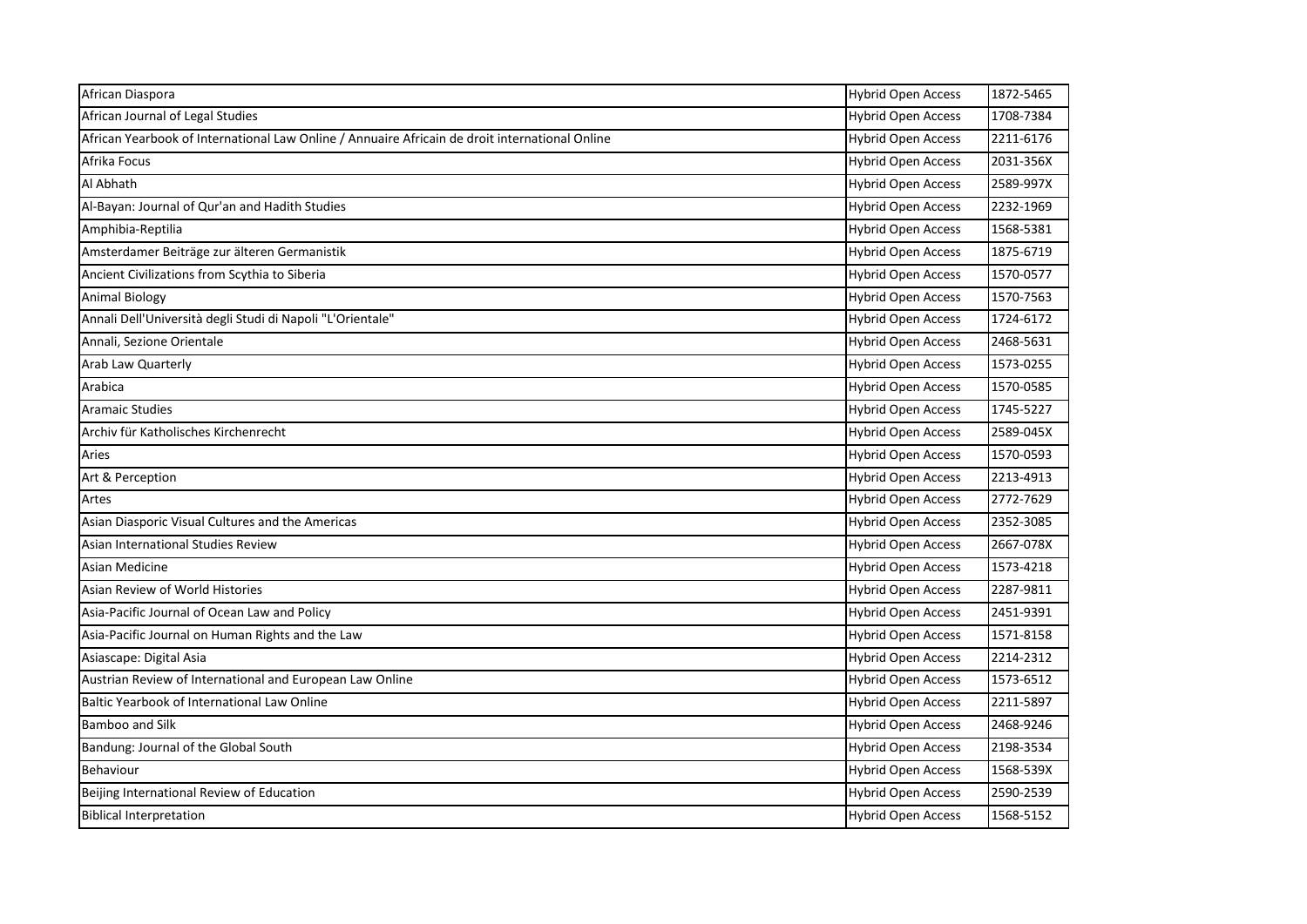| <b>Biblische Zeitschrift</b>                                   | <b>Hybrid Open Access</b> | 2589-0468 |
|----------------------------------------------------------------|---------------------------|-----------|
| Brill's Journal of Afroasiatic Languages and Linguistics       | <b>Hybrid Open Access</b> | 1877-6930 |
| <b>Bulletin of Chinese Linguistics</b>                         | <b>Hybrid Open Access</b> | 2405-478X |
| Cahiers de Linguistique Asie Orientale                         | <b>Hybrid Open Access</b> | 1960-6028 |
| Canadian-American Slavic Studies                               | <b>Hybrid Open Access</b> | 2210-2396 |
| Caucasus Survey                                                | <b>Hybrid Open Access</b> | 2376-1202 |
| <b>Central Asian Affairs</b>                                   | <b>Hybrid Open Access</b> | 2214-2290 |
| China and Asia                                                 | <b>Hybrid Open Access</b> | 2589-465X |
| China Law and Society Review                                   | Hybrid Open Access        | 2542-7466 |
| Chinese Journal of Environmental Law                           | <b>Hybrid Open Access</b> | 2468-6042 |
| Church History and Religious Culture                           | <b>Hybrid Open Access</b> | 1871-2428 |
| Climate Law                                                    | <b>Hybrid Open Access</b> | 1878-6561 |
| <b>Cognitive Semantics</b>                                     | <b>Hybrid Open Access</b> | 2352-6416 |
| <b>Comparative Political Theory</b>                            | <b>Hybrid Open Access</b> | 2666-9773 |
| <b>Comparative Sociology</b>                                   | <b>Hybrid Open Access</b> | 1569-1330 |
| <b>Contemporary Pragmatism</b>                                 | <b>Hybrid Open Access</b> | 1875-8185 |
| Crossroads: An Interdisciplinary Journal of Asian Interactions | <b>Hybrid Open Access</b> | 2666-2523 |
| Crustaceana                                                    | <b>Hybrid Open Access</b> | 1568-5403 |
| <b>Culture and Dialogue</b>                                    | <b>Hybrid Open Access</b> | 2468-3949 |
| Danish Yearbook of Philosophy                                  | <b>Hybrid Open Access</b> | 2468-9300 |
| Daphnis                                                        | <b>Hybrid Open Access</b> | 1879-6583 |
| Dead Sea Discoveries                                           | <b>Hybrid Open Access</b> | 1568-5179 |
| Diaspora Studies                                               | <b>Hybrid Open Access</b> | 0976-3457 |
| Die Welt des Islams                                            | <b>Hybrid Open Access</b> | 1570-0607 |
| Diplomatica                                                    | <b>Hybrid Open Access</b> | 2589-1774 |
| <b>Early Science and Medicine</b>                              | <b>Hybrid Open Access</b> | 1573-3823 |
| East Asian Publishing and Society                              | <b>Hybrid Open Access</b> | 2210-6286 |
| East Asian Science, Technology, and Medicine                   | <b>Hybrid Open Access</b> | 2666-9323 |
| <b>East Central Europe</b>                                     | <b>Hybrid Open Access</b> | 1876-3308 |
| <b>Ecclesial Practices</b>                                     | <b>Hybrid Open Access</b> | 2214-4471 |
| Ecclesiology                                                   | <b>Hybrid Open Access</b> | 1745-5316 |
| Emotions: History, Culture, Society                            | <b>Hybrid Open Access</b> | 2208-522X |
| <b>Endowments Studies</b>                                      | <b>Hybrid Open Access</b> | 2468-5968 |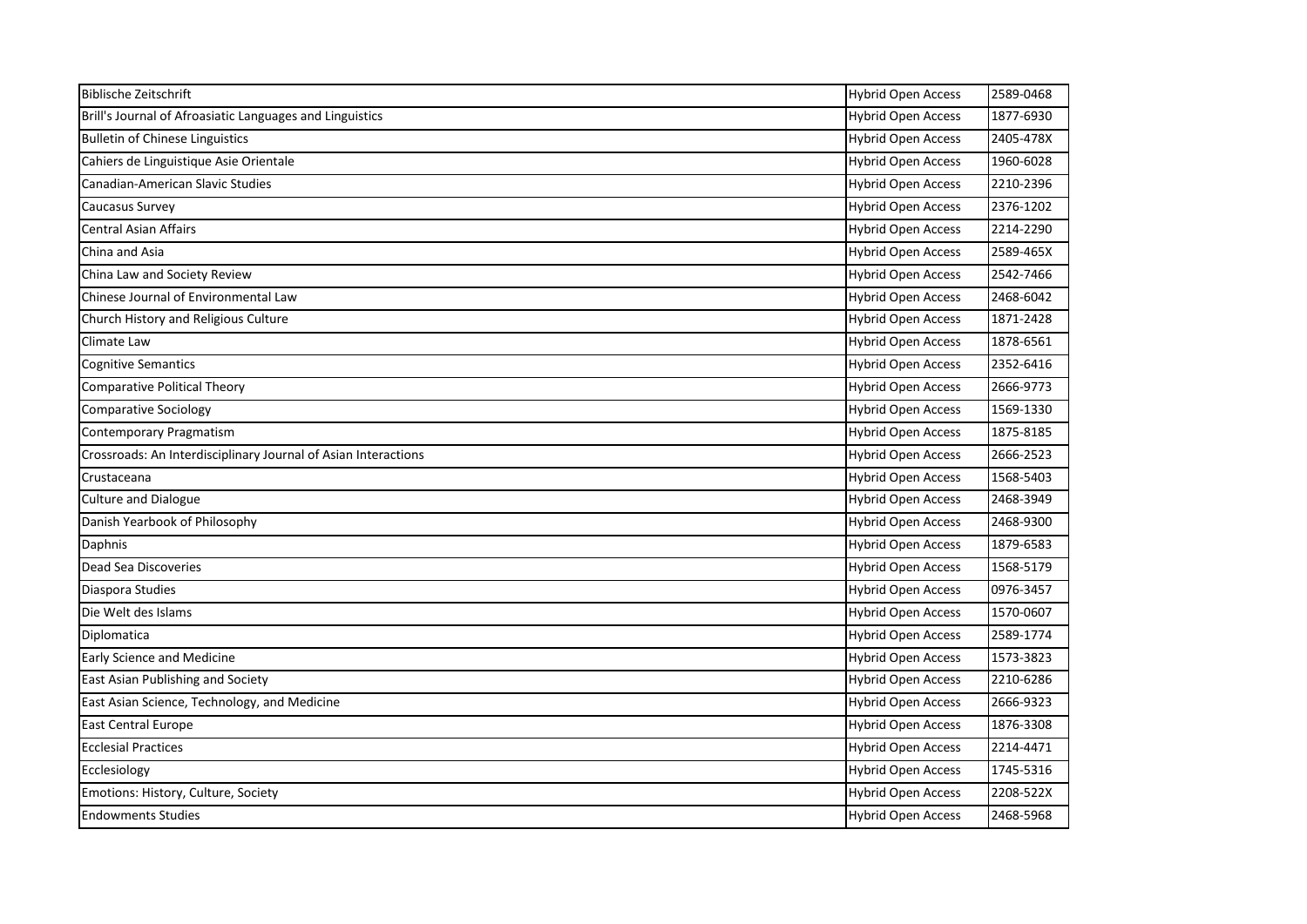| <b>Erasmus Studies</b>                                                | <b>Hybrid Open Access</b> | 1874-9275 |
|-----------------------------------------------------------------------|---------------------------|-----------|
| Erudition and the Republic of Letters                                 | <b>Hybrid Open Access</b> | 2405-5069 |
| <b>Eurasian Studies</b>                                               | <b>Hybrid Open Access</b> | 2468-5623 |
| European Investment Law and Arbitration Review Online                 | <b>Hybrid Open Access</b> | 2468-9017 |
| European Journal for the History of Medicine and Health               | <b>Hybrid Open Access</b> | 2666-7711 |
| European Journal of Comparative Law and Governance                    | <b>Hybrid Open Access</b> | 2213-4514 |
| European Journal of Crime, Criminal Law and Criminal Justice          | <b>Hybrid Open Access</b> | 1571-8174 |
| European Journal of East Asian Studies                                | <b>Hybrid Open Access</b> | 1570-0615 |
| European Journal of Health Law                                        | <b>Hybrid Open Access</b> | 1571-8093 |
| European Journal of Jewish Studies                                    | <b>Hybrid Open Access</b> | 1872-471X |
| European Journal of Migration and Law                                 | <b>Hybrid Open Access</b> | 1571-8166 |
| European Review of International Studies                              | <b>Hybrid Open Access</b> | 2196-7415 |
| European Yearbook of Minority Issues Online                           | <b>Hybrid Open Access</b> | 2211-6117 |
| Evangelical Quarterly: An International Review of Bible and Theology  | <b>Hybrid Open Access</b> | 2772-5472 |
| Exchange                                                              | <b>Hybrid Open Access</b> | 1572-543X |
| Experiment                                                            | <b>Hybrid Open Access</b> | 2211-730X |
| <b>Explorations in Renaissance Culture</b>                            | <b>Hybrid Open Access</b> | 2352-6963 |
| Faits de Langues                                                      | <b>Hybrid Open Access</b> | 1958-9514 |
| Fichte-Studien                                                        | <b>Hybrid Open Access</b> | 1879-5811 |
| Folia Primatologica                                                   | <b>Hybrid Open Access</b> | 1421-9980 |
| Frankokratia: A Journal for the Study of Greek Lands Under Latin Rule | <b>Hybrid Open Access</b> | 2589-5931 |
| <b>Global Governance</b>                                              | <b>Hybrid Open Access</b> | 1942-6720 |
| Global Journal of Comparative Law                                     | <b>Hybrid Open Access</b> | 2211-906X |
| Global Responsibility to Protect                                      | <b>Hybrid Open Access</b> | 1875-984X |
| <b>Gnosis: Journal of Gnostic Studies</b>                             | <b>Hybrid Open Access</b> | 2451-859X |
| Grazer Philosophische Studien                                         | <b>Hybrid Open Access</b> | 1875-6735 |
| <b>Greek and Roman Musical Studies</b>                                | <b>Hybrid Open Access</b> | 2212-9758 |
| Grotiana                                                              | <b>Hybrid Open Access</b> | 1876-0759 |
| Hawwa                                                                 | <b>Hybrid Open Access</b> | 1569-2086 |
| Heritage Language Journal                                             | <b>Hybrid Open Access</b> | 1550-7076 |
| <b>Historical Materialism</b>                                         | <b>Hybrid Open Access</b> | 1569-206X |
| History of Philosophy & Logical Analysis                              | <b>Hybrid Open Access</b> | 2666-4275 |
| <b>Hobbes Studies</b>                                                 | <b>Hybrid Open Access</b> | 1875-0257 |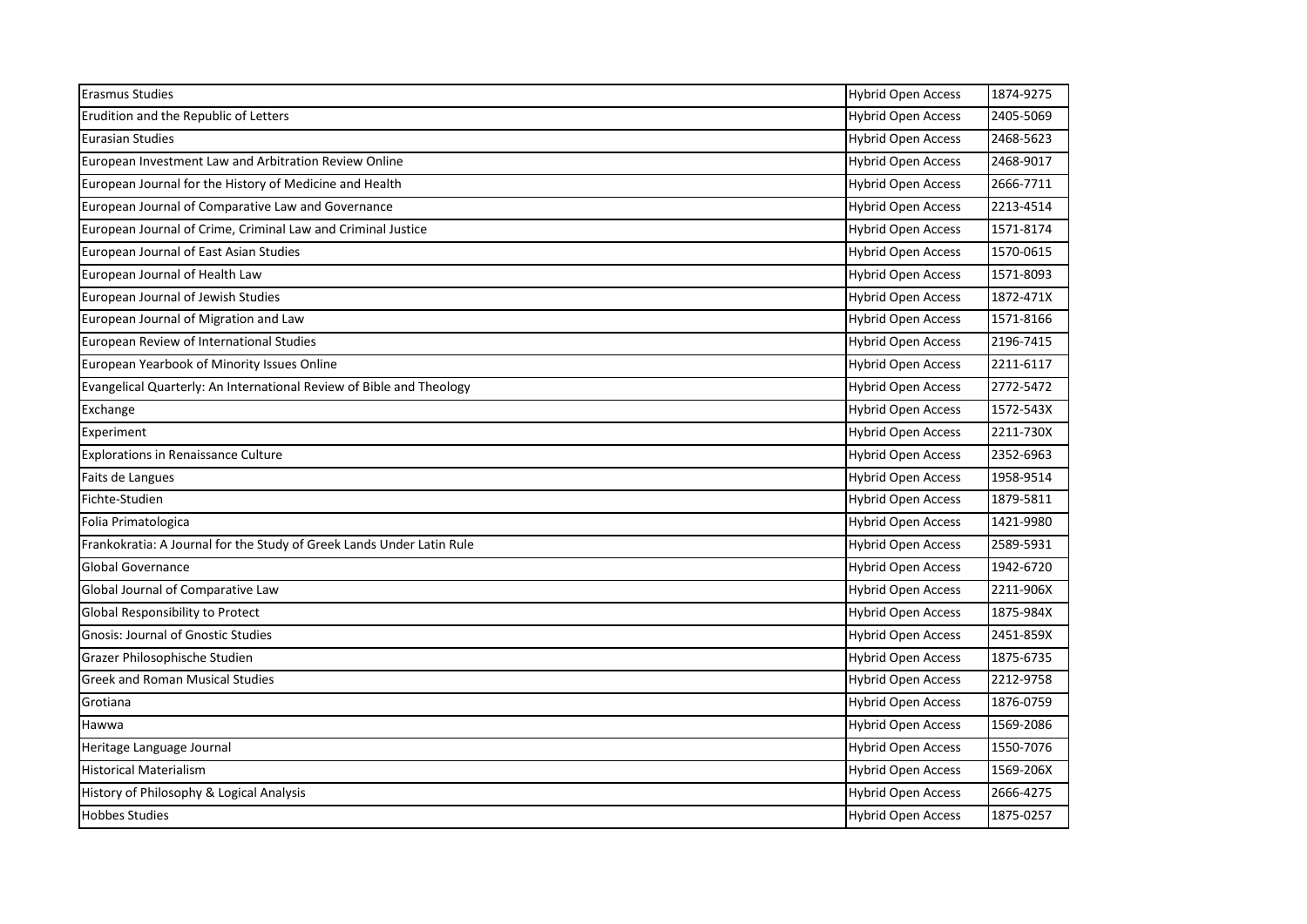| Horizons in Biblical Theology                                   | <b>Hybrid Open Access</b> | 1871-2207 |
|-----------------------------------------------------------------|---------------------------|-----------|
| <b>IAWA Journal</b>                                             | <b>Hybrid Open Access</b> | 2294-1932 |
| <b>IMAGES</b>                                                   | <b>Hybrid Open Access</b> | 1871-8000 |
| Implementation and Replication Studies in Mathematics Education | <b>Hybrid Open Access</b> | 2667-0127 |
| Indo-Iranian Journal                                            | <b>Hybrid Open Access</b> | 1572-8536 |
| <b>Inner Asia</b>                                               | <b>Hybrid Open Access</b> | 2210-5018 |
| <b>Insect Systematics &amp; Evolution</b>                       | <b>Hybrid Open Access</b> | 1876-312X |
| Intellectual History of the Islamicate World                    | <b>Hybrid Open Access</b> | 2212-943X |
| International Community Law Review                              | <b>Hybrid Open Access</b> | 1871-9732 |
| <b>International Criminal Law Review</b>                        | <b>Hybrid Open Access</b> | 1571-8123 |
| International Human Rights Law Review                           | <b>Hybrid Open Access</b> | 2213-1035 |
| International Journal for History, Culture and Modernity        | <b>Hybrid Open Access</b> | 2213-0624 |
| International Journal for the Study of Skepticism               | <b>Hybrid Open Access</b> | 2210-5700 |
| International Journal of Asian Christianity                     | <b>Hybrid Open Access</b> | 2542-4246 |
| International Journal of Divination and Prognostication         | <b>Hybrid Open Access</b> | 2589-9201 |
| International Journal of Eurasian Linguistics                   | <b>Hybrid Open Access</b> | 2589-8833 |
| International Journal of Islam in Asia                          | <b>Hybrid Open Access</b> | 2589-9996 |
| International Journal of Jungian Studies                        | <b>Hybrid Open Access</b> | 1940-9060 |
| International Journal of Military History and Historiography    | <b>Hybrid Open Access</b> | 2468-3302 |
| International Journal of Parliamentary Studies                  | <b>Hybrid Open Access</b> | 2666-8912 |
| International Journal of Public Theology                        | <b>Hybrid Open Access</b> | 1569-7320 |
| International Journal of Social Imaginaries                     | <b>Hybrid Open Access</b> | 2772-7866 |
| International Journal of Taiwan Studies                         | <b>Hybrid Open Access</b> | 2468-8800 |
| International Journal on Minority and Group Rights              | <b>Hybrid Open Access</b> | 1571-8115 |
| International Labor Rights Case Law                             | <b>Hybrid Open Access</b> | 2405-6901 |
| International Labour Law Reports Online                         | <b>Hybrid Open Access</b> | 2211-6028 |
| <b>International Negotiation</b>                                | <b>Hybrid Open Access</b> | 1571-8069 |
| International Organizations Law Review                          | <b>Hybrid Open Access</b> | 1572-3747 |
| <b>International Review of Pragmatics</b>                       | <b>Hybrid Open Access</b> | 1877-3109 |
| Iran and the Caucasus                                           | <b>Hybrid Open Access</b> | 1573-384X |
| Islamic Africa                                                  | <b>Hybrid Open Access</b> | 2154-0993 |
| <b>Islamic Law and Society</b>                                  | <b>Hybrid Open Access</b> | 1568-5195 |
| Israel Journal of Ecology and Evolution                         | <b>Hybrid Open Access</b> | 2224-4662 |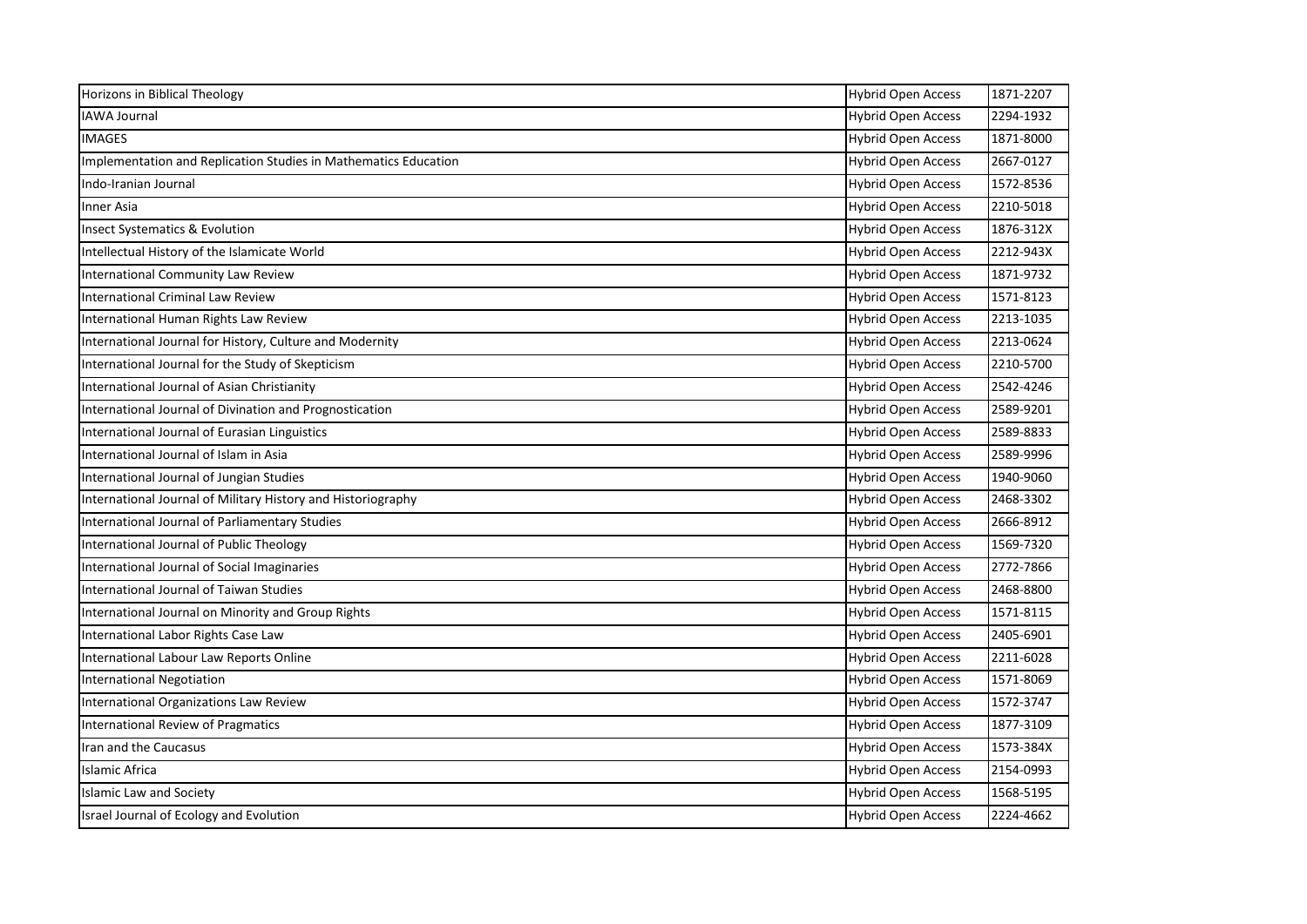| <b>Israel Journal of Plant Sciences</b>                  | <b>Hybrid Open Access</b> | 2223-8980 |
|----------------------------------------------------------|---------------------------|-----------|
| Italian Review of International and Comparative Law, The | <b>Hybrid Open Access</b> | 2772-5650 |
| Journal for Continental Philosophy of Religion           | <b>Hybrid Open Access</b> | 2588-9613 |
| Journal for European Environmental & Planning Law        | <b>Hybrid Open Access</b> | 1876-0104 |
| Journal for the Study of Judaism                         | <b>Hybrid Open Access</b> | 1570-0631 |
| Journal for the Study of the Historical Jesus            | <b>Hybrid Open Access</b> | 1745-5197 |
| Journal of Abbasid Studies                               | <b>Hybrid Open Access</b> | 2214-2371 |
| Journal of African Archaeology                           | <b>Hybrid Open Access</b> | 2191-5784 |
| Journal of African Military History                      | <b>Hybrid Open Access</b> | 2468-0966 |
| Journal of American-East Asian Relations                 | <b>Hybrid Open Access</b> | 1876-5610 |
| Journal of Ancient Judaism                               | <b>Hybrid Open Access</b> | 2196-7954 |
| Journal of Ancient Near Eastern Religions                | <b>Hybrid Open Access</b> | 1569-2124 |
| Journal of Applied Animal Ethics Research                | <b>Hybrid Open Access</b> | 2588-9567 |
| Journal of Applied History                               | <b>Hybrid Open Access</b> | 2589-5893 |
| Journal of Arabic Literature                             | <b>Hybrid Open Access</b> | 1570-064x |
| Journal of Avant Garde Studies                           | <b>Hybrid Open Access</b> | 2589-6377 |
| Journal of Belarusian Studies                            | <b>Hybrid Open Access</b> | 2052-6512 |
| Journal of Belonging and Human Connection                | <b>Hybrid Open Access</b> | 2772-2856 |
| Journal of Black Religious Thought                       | <b>Hybrid Open Access</b> | 2772-7963 |
| Journal of Central Asian History                         | <b>Hybrid Open Access</b> | 2772-8668 |
| Journal of Chan Buddhism                                 | <b>Hybrid Open Access</b> | 2589-7179 |
| Journal of Chinese Military History                      | <b>Hybrid Open Access</b> | 2212-7453 |
| Journal of Chinese Overseas                              | <b>Hybrid Open Access</b> | 1793-2548 |
| Journal of Chinese Philosophy                            | <b>Hybrid Open Access</b> | 1540-6253 |
| Journal of Chinese Theology                              | <b>Hybrid Open Access</b> | 2772-6606 |
| Journal of Cognition and Culture                         | <b>Hybrid Open Access</b> | 1568-5373 |
| Journal of Early American History                        | <b>Hybrid Open Access</b> | 1877-0703 |
| Journal of Early Modern History                          | <b>Hybrid Open Access</b> | 1570-0658 |
| Journal of Egyptian History                              | <b>Hybrid Open Access</b> | 1874-1665 |
| Journal of Empirical Theology                            | <b>Hybrid Open Access</b> | 1570-9256 |
| Journal of Global Slavery                                | <b>Hybrid Open Access</b> | 2405-836X |
| Journal of International Humanitarian Legal Studies      | <b>Hybrid Open Access</b> | 1878-1527 |
| Journal of International Peacekeeping                    | <b>Hybrid Open Access</b> | 1875-4112 |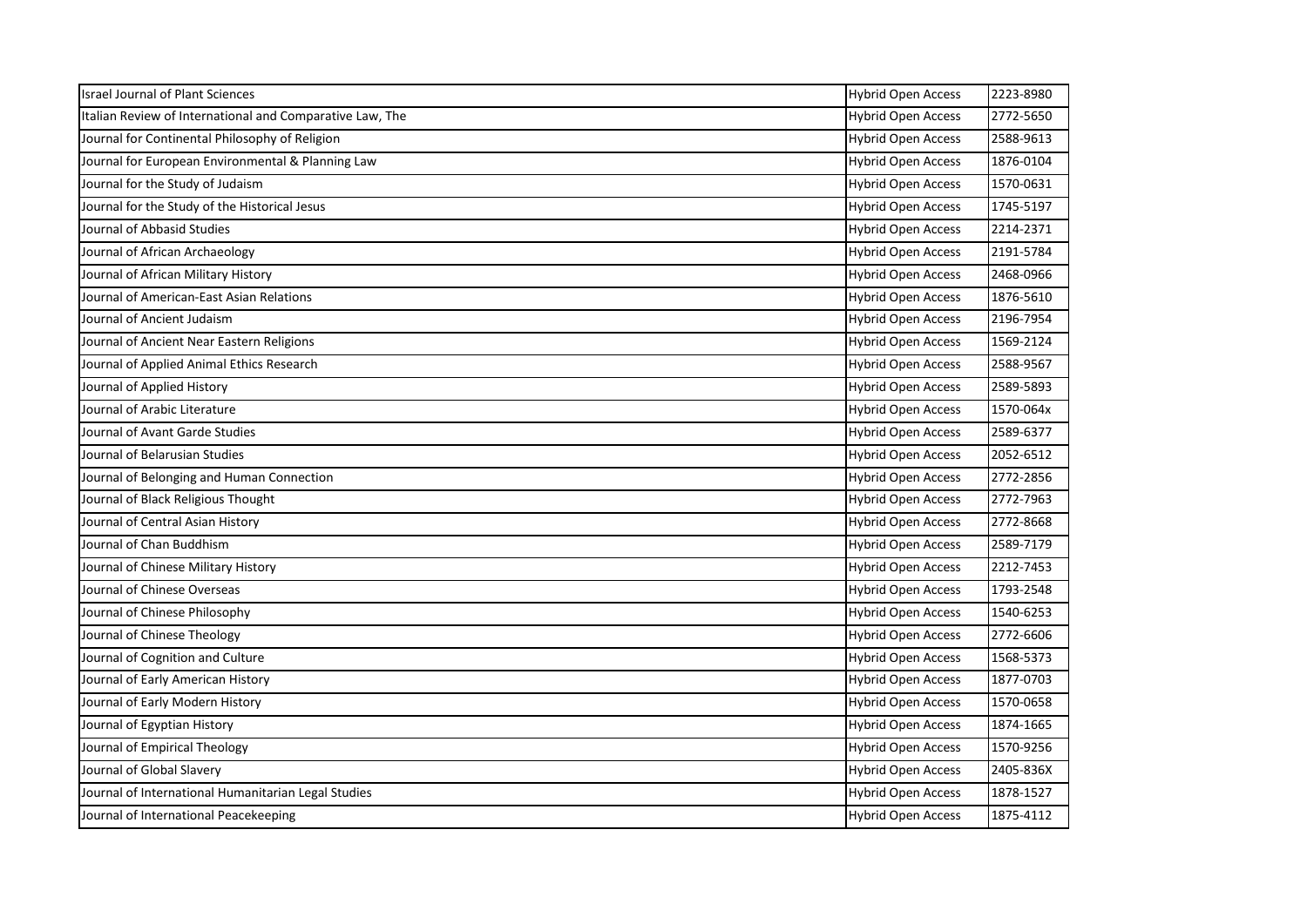| Journal of Islamic Manuscripts                                                        | <b>Hybrid Open Access</b> | 1878-464X |
|---------------------------------------------------------------------------------------|---------------------------|-----------|
| Journal of Japonisme                                                                  | <b>Hybrid Open Access</b> | 2405-4992 |
| Journal of Jewish Languages                                                           | <b>Hybrid Open Access</b> | 2213-4638 |
| Journal of Labor and Society                                                          | <b>Hybrid Open Access</b> | 2471-4607 |
| Journal of Language Contact                                                           | <b>Hybrid Open Access</b> | 1955-2629 |
| Journal of Law, Religion and State                                                    | <b>Hybrid Open Access</b> | 2212-4810 |
| Journal of Migration History                                                          | <b>Hybrid Open Access</b> | 2351-9924 |
| Journal of Modern Russian History and Historiography                                  | <b>Hybrid Open Access</b> | 2210-2388 |
| Journal of Moral Philosophy                                                           | <b>Hybrid Open Access</b> | 1745-5243 |
| Journal of Muslims in Europe                                                          | <b>Hybrid Open Access</b> | 2211-7954 |
| Journal of Pentecostal Theology                                                       | <b>Hybrid Open Access</b> | 1745-5251 |
| Journal of Persianate Studies                                                         | <b>Hybrid Open Access</b> | 1874-7167 |
| Journal of Phenomenological Psychology                                                | <b>Hybrid Open Access</b> | 1569-1624 |
| Journal of Reformed Theology                                                          | <b>Hybrid Open Access</b> | 1569-7312 |
| Journal of Religion and Demography                                                    | <b>Hybrid Open Access</b> | 2589-742X |
| Journal of Religion in Africa                                                         | <b>Hybrid Open Access</b> | 1570-0666 |
| Journal of Religion in Europe                                                         | <b>Hybrid Open Access</b> | 1874-8929 |
| Journal of Religion in Japan                                                          | <b>Hybrid Open Access</b> | 2211-8349 |
| Journal of Religion, Media and Digital Culture                                        | <b>Hybrid Open Access</b> | 2165-9214 |
| Journal of Sindhi Studies                                                             | <b>Hybrid Open Access</b> | 2667-0925 |
| Journal of Sufi Studies                                                               | <b>Hybrid Open Access</b> | 2210-5956 |
| Journal of the Economic and Social History of the Orient                              | <b>Hybrid Open Access</b> | 1568-5209 |
| Journal of the History of International Law / Revue d'histoire du droit international | <b>Hybrid Open Access</b> | 1571-8050 |
| Journal of the Philosophy of History                                                  | <b>Hybrid Open Access</b> | 1872-2636 |
| Journal of the Society for Armenian Studies                                           | <b>Hybrid Open Access</b> | 2667-0038 |
| Journal of Urdu Studies                                                               | <b>Hybrid Open Access</b> | 2665-9050 |
| Journal of World Literature                                                           | <b>Hybrid Open Access</b> | 2405-6480 |
| Journal of Youth and Theology                                                         | <b>Hybrid Open Access</b> | 2405-5093 |
| KronoScope                                                                            | <b>Hybrid Open Access</b> | 1568-5241 |
| Language Dynamics and Change                                                          | <b>Hybrid Open Access</b> | 2210-5832 |
| Logos                                                                                 | <b>Hybrid Open Access</b> | 1878-4712 |
| Matatu                                                                                | <b>Hybrid Open Access</b> | 1875-7421 |
| Mawlana Rumi Review                                                                   | <b>Hybrid Open Access</b> | 2589-8566 |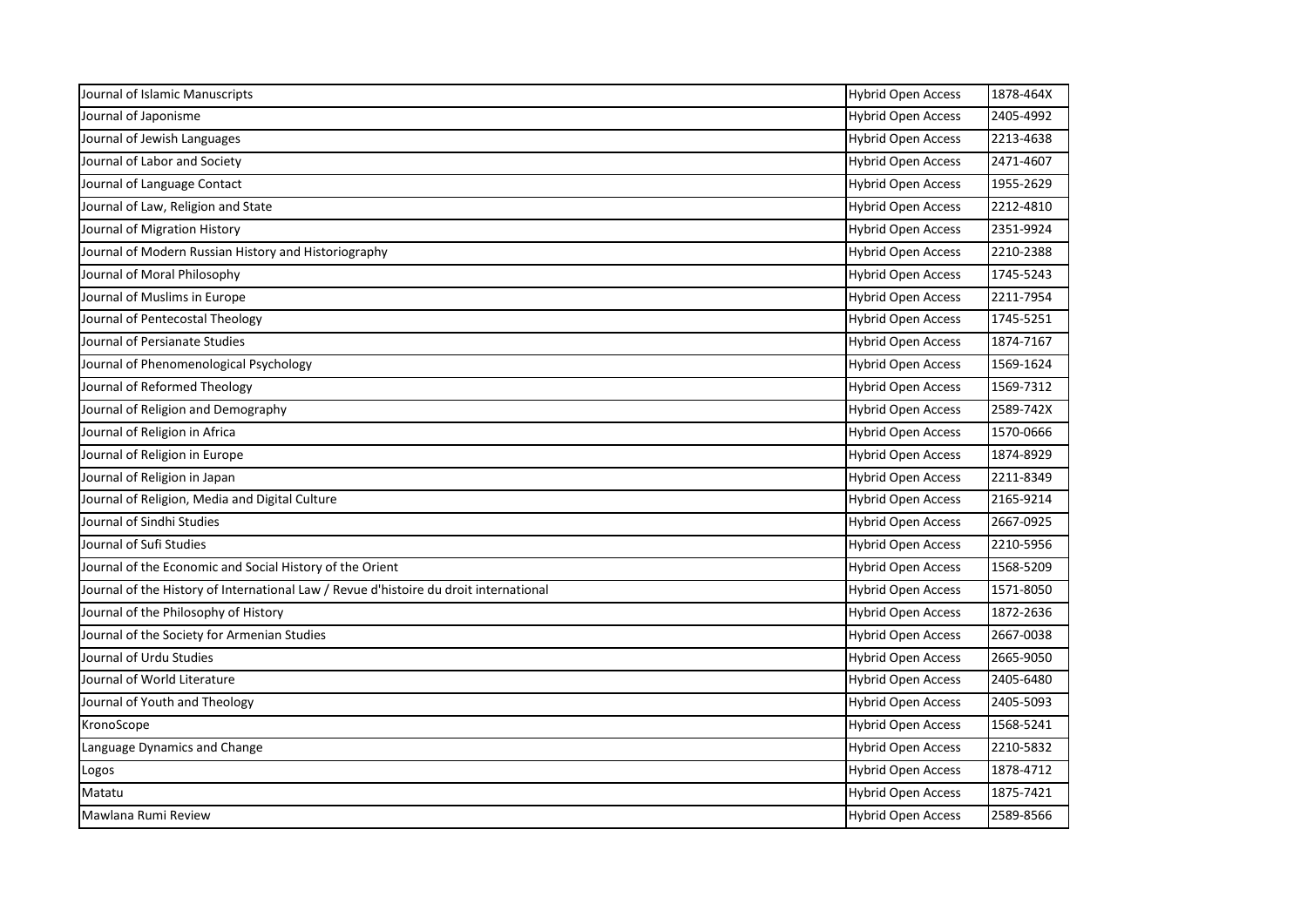| Max Planck Yearbook of United Nations Law Online                                     | <b>Hybrid Open Access</b> | 1875-7413 |
|--------------------------------------------------------------------------------------|---------------------------|-----------|
| <b>Medieval Encounters</b>                                                           | <b>Hybrid Open Access</b> | 1570-0674 |
| Méthexis                                                                             | <b>Hybrid Open Access</b> | 2468-0974 |
| Method & Theory in the Study of Religion                                             | <b>Hybrid Open Access</b> | 1570-0682 |
| Middle East Journal of Culture and Communication                                     | <b>Hybrid Open Access</b> | 1873-9865 |
| Middle East Law and Governance                                                       | <b>Hybrid Open Access</b> | 1876-3375 |
| Ming Qing Yanjiu                                                                     | <b>Hybrid Open Access</b> | 2468-4791 |
| <b>Mission Studies</b>                                                               | <b>Hybrid Open Access</b> | 1573-3831 |
| Mnemosyne                                                                            | <b>Hybrid Open Access</b> | 1568-525X |
| <b>Multisensory Research</b>                                                         | <b>Hybrid Open Access</b> | 2213-4808 |
| <b>Mugarnas Online</b>                                                               | <b>Hybrid Open Access</b> | 2211-8993 |
| NAN NÜ                                                                               | <b>Hybrid Open Access</b> | 1568-5268 |
| Nematology                                                                           | <b>Hybrid Open Access</b> | 1568-5411 |
| Netherlands Yearbook for History of Art / Nederlands Kunsthistorisch Jaarboek Online | <b>Hybrid Open Access</b> | 2214-5966 |
| Nordic Journal of International Law                                                  | <b>Hybrid Open Access</b> | 1571-8107 |
| Notebooks: The Journal for Studies on Power                                          | <b>Hybrid Open Access</b> | 2666-7185 |
| Novum Testamentum                                                                    | <b>Hybrid Open Access</b> | 1568-5365 |
| Numen                                                                                | <b>Hybrid Open Access</b> | 1568-5276 |
| <b>Nuncius</b>                                                                       | <b>Hybrid Open Access</b> | 1825-3911 |
| Ocean Yearbook Online                                                                | <b>Hybrid Open Access</b> | 2211-6001 |
| Oriens                                                                               | <b>Hybrid Open Access</b> | 1877-8372 |
| Oriente Moderno                                                                      | <b>Hybrid Open Access</b> | 2213-8617 |
| Oud Holland - Quarterly for Dutch Art History                                        | <b>Hybrid Open Access</b> | 1875-0176 |
| Paragone: Past and Present                                                           | <b>Hybrid Open Access</b> | 2476-1168 |
| Perspectives on Global Development and Technology                                    | <b>Hybrid Open Access</b> | 1569-1497 |
| Philippine Political Science Journal                                                 | <b>Hybrid Open Access</b> | 2165-025X |
| <b>Philological Encounters</b>                                                       | <b>Hybrid Open Access</b> | 2451-9197 |
| Philosophia Reformata                                                                | <b>Hybrid Open Access</b> | 2352-8230 |
| Phronesis                                                                            | <b>Hybrid Open Access</b> | 1568-5284 |
| Pneuma                                                                               | <b>Hybrid Open Access</b> | 1570-0747 |
| Poetica                                                                              | <b>Hybrid Open Access</b> | 2589-0530 |
| Polis: The Journal for Ancient Greek Political Thought                               | <b>Hybrid Open Access</b> | 2051-2996 |
| Political Anthropological Research on International Social Sciences (PARISS)         | <b>Hybrid Open Access</b> | 2590-3276 |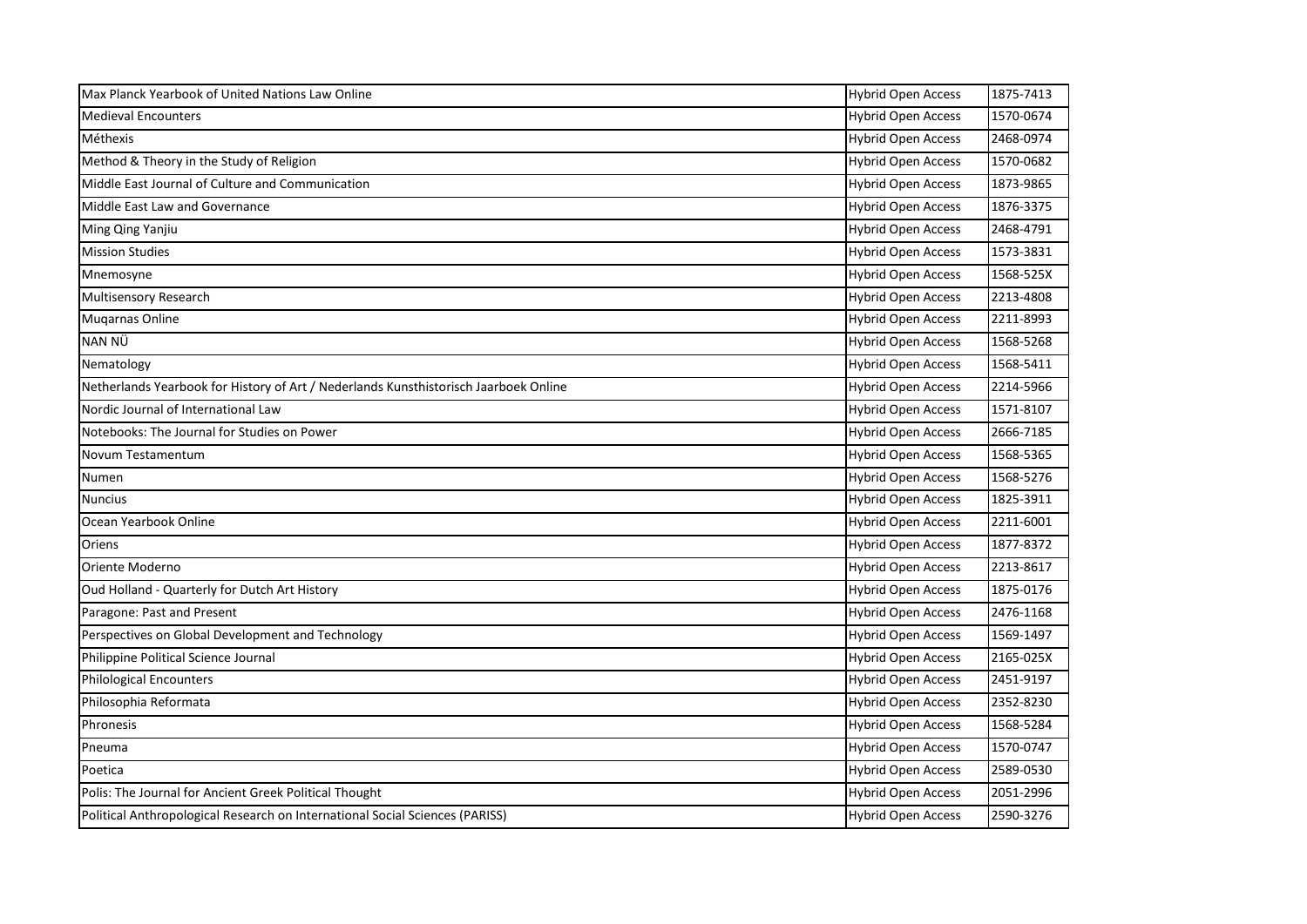| Populism                                                        | <b>Hybrid Open Access</b> | 2588-8072 |
|-----------------------------------------------------------------|---------------------------|-----------|
| Proceedings of the Boston Area Colloquium in Ancient Philosophy | <b>Hybrid Open Access</b> | 2213-4417 |
| Protest                                                         | <b>Hybrid Open Access</b> | 2667-372X |
| Public Anthropologist                                           | <b>Hybrid Open Access</b> | 2589-1715 |
| Quaderni di Studi Arabi                                         | <b>Hybrid Open Access</b> | 2667-016X |
| Quaerendo                                                       | <b>Hybrid Open Access</b> | 1570-0690 |
| Religion & Human Rights                                         | <b>Hybrid Open Access</b> | 1871-0328 |
| <b>Religion and Gender</b>                                      | <b>Hybrid Open Access</b> | 1878-5417 |
| Religion and the Arts                                           | <b>Hybrid Open Access</b> | 1568-5292 |
| Religion and Theology                                           | <b>Hybrid Open Access</b> | 1574-3012 |
| Research in Phenomenology                                       | <b>Hybrid Open Access</b> | 1569-1640 |
| Review of Central and East European Law                         | <b>Hybrid Open Access</b> | 1573-0352 |
| Review of Rabbinic Judaism                                      | <b>Hybrid Open Access</b> | 1570-0704 |
| Review of Religion and Chinese Society                          | <b>Hybrid Open Access</b> | 2214-3955 |
| Revue de Synthèse                                               | <b>Hybrid Open Access</b> | 1955-2343 |
| Rural China                                                     | <b>Hybrid Open Access</b> | 2213-6746 |
| <b>Russian History</b>                                          | <b>Hybrid Open Access</b> | 1876-3316 |
| <b>Russian Politics</b>                                         | <b>Hybrid Open Access</b> | 2451-8921 |
| Samuel Beckett Today / Aujourd'hui                              | <b>Hybrid Open Access</b> | 1875-7405 |
| Scrinium                                                        | <b>Hybrid Open Access</b> | 1817-7565 |
| <b>Secular Studies</b>                                          | <b>Hybrid Open Access</b> | 2589-2525 |
| Shii Studies Review                                             | <b>Hybrid Open Access</b> | 2468-2470 |
| Simone de Beauvoir Studies                                      | <b>Hybrid Open Access</b> | 2589-7616 |
| Social Sciences and Missions                                    | <b>Hybrid Open Access</b> | 1874-8945 |
| Society & Animals                                               | <b>Hybrid Open Access</b> | 1568-5306 |
| Sociology of Islam                                              | <b>Hybrid Open Access</b> | 2213-1418 |
| Southeastern Europe                                             | <b>Hybrid Open Access</b> | 1876-3332 |
| Sprache und Literatur                                           | <b>Hybrid Open Access</b> | 2589-0859 |
| Studi Maghrebini/North African Studies                          | <b>Hybrid Open Access</b> | 2590-034X |
| Studia Islamica                                                 | <b>Hybrid Open Access</b> | 1958-5705 |
| Studies in World Cinema                                         | <b>Hybrid Open Access</b> | 2665-9891 |
| Textus                                                          | <b>Hybrid Open Access</b> | 2589-255X |
| The African Review                                              | <b>Hybrid Open Access</b> | 1821-889X |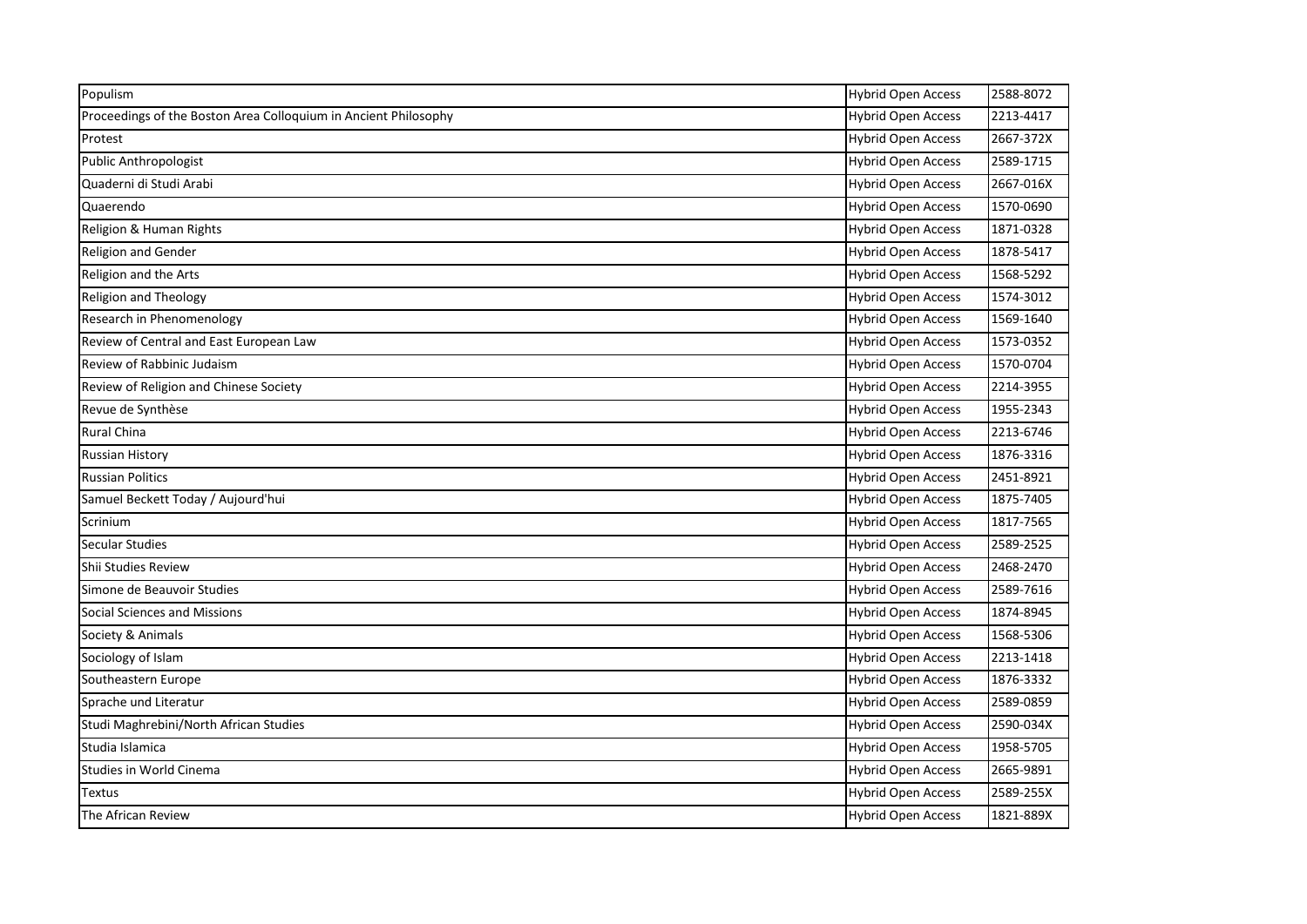| The Australian Year Book of International Law Online                                       | <b>Hybrid Open Access</b> | 2666-0229 |
|--------------------------------------------------------------------------------------------|---------------------------|-----------|
| The Dostoevsky Journal                                                                     | <b>Hybrid Open Access</b> | 2375-2122 |
| The European Convention on Human Rights Law Review                                         | <b>Hybrid Open Access</b> | 2666-3236 |
| The Hague Journal of Diplomacy                                                             | <b>Hybrid Open Access</b> | 1871-191X |
| The International Journal of Children's Rights                                             | <b>Hybrid Open Access</b> | 1571-8182 |
| The International Journal of Critical Media Literacy                                       | <b>Hybrid Open Access</b> | 2590-0110 |
| The International Journal of Marine and Coastal Law                                        | <b>Hybrid Open Access</b> | 1571-8085 |
| The International Journal of the Platonic Tradition                                        | <b>Hybrid Open Access</b> | 1872-5473 |
| The Italian Yearbook of International Law Online                                           | <b>Hybrid Open Access</b> | 2211-6133 |
| The Journal of Jewish Thought and Philosophy                                               | <b>Hybrid Open Access</b> | 1477-285X |
| The Journal of South Asian Intellectual History                                            | <b>Hybrid Open Access</b> | 2542-5552 |
| The Journal of World Investment & Trade                                                    | <b>Hybrid Open Access</b> | 2211-9000 |
| The Korean Journal of International and Comparative Law                                    | <b>Hybrid Open Access</b> | 2213-4484 |
| The Law & Practice of International Courts and Tribunals                                   | <b>Hybrid Open Access</b> | 1571-8034 |
| The Palestine Yearbook of International Law Online                                         | <b>Hybrid Open Access</b> | 2211-6141 |
| The Soviet and Post-Soviet Review                                                          | <b>Hybrid Open Access</b> | 1876-3324 |
| The Yearbook of Polar Law Online                                                           | <b>Hybrid Open Access</b> | 2211-6427 |
| The Year's Work in Modern Language Studies                                                 | <b>Hybrid Open Access</b> | 2222-4297 |
| Tijdschrift voor Entomologie                                                               | <b>Hybrid Open Access</b> | 2211-9434 |
| Tijdschrift voor Rechtsgeschiedenis / Revue d'Histoire du Droit / The Legal History Review | <b>Hybrid Open Access</b> | 1571-8190 |
| Timing & Time Perception                                                                   | <b>Hybrid Open Access</b> | 2213-4468 |
| T'oung Pao                                                                                 | <b>Hybrid Open Access</b> | 1568-5322 |
| Translocal Chinese: East Asian Perspectives                                                | <b>Hybrid Open Access</b> | 2452-2015 |
| Turkish Historical Review                                                                  | <b>Hybrid Open Access</b> | 1877-5462 |
| Utafiti, Journal of the Humanities of Tanzania                                             | <b>Hybrid Open Access</b> | 2683-6408 |
| Vatican Library Review, The                                                                | <b>Hybrid Open Access</b> | 2772-8641 |
| <b>Vetus Testamentum</b>                                                                   | <b>Hybrid Open Access</b> | 1568-5330 |
| Vierteljahrsschrift für wissenschaftliche Pädagogik                                        | <b>Hybrid Open Access</b> | 2589-0581 |
| Vigiliae Christianae                                                                       | <b>Hybrid Open Access</b> | 1570-0720 |
| Vivarium                                                                                   | <b>Hybrid Open Access</b> | 1568-5349 |
| Vulcan: Journal of the History of Military Technology                                      | <b>Hybrid Open Access</b> | 2213-4603 |
| Worldviews: Global Religions, Culture, and Ecology                                         | <b>Hybrid Open Access</b> | 1568-5357 |
| Yearbook of Ancient Greek Epic Online                                                      | <b>Hybrid Open Access</b> | 2468-8487 |